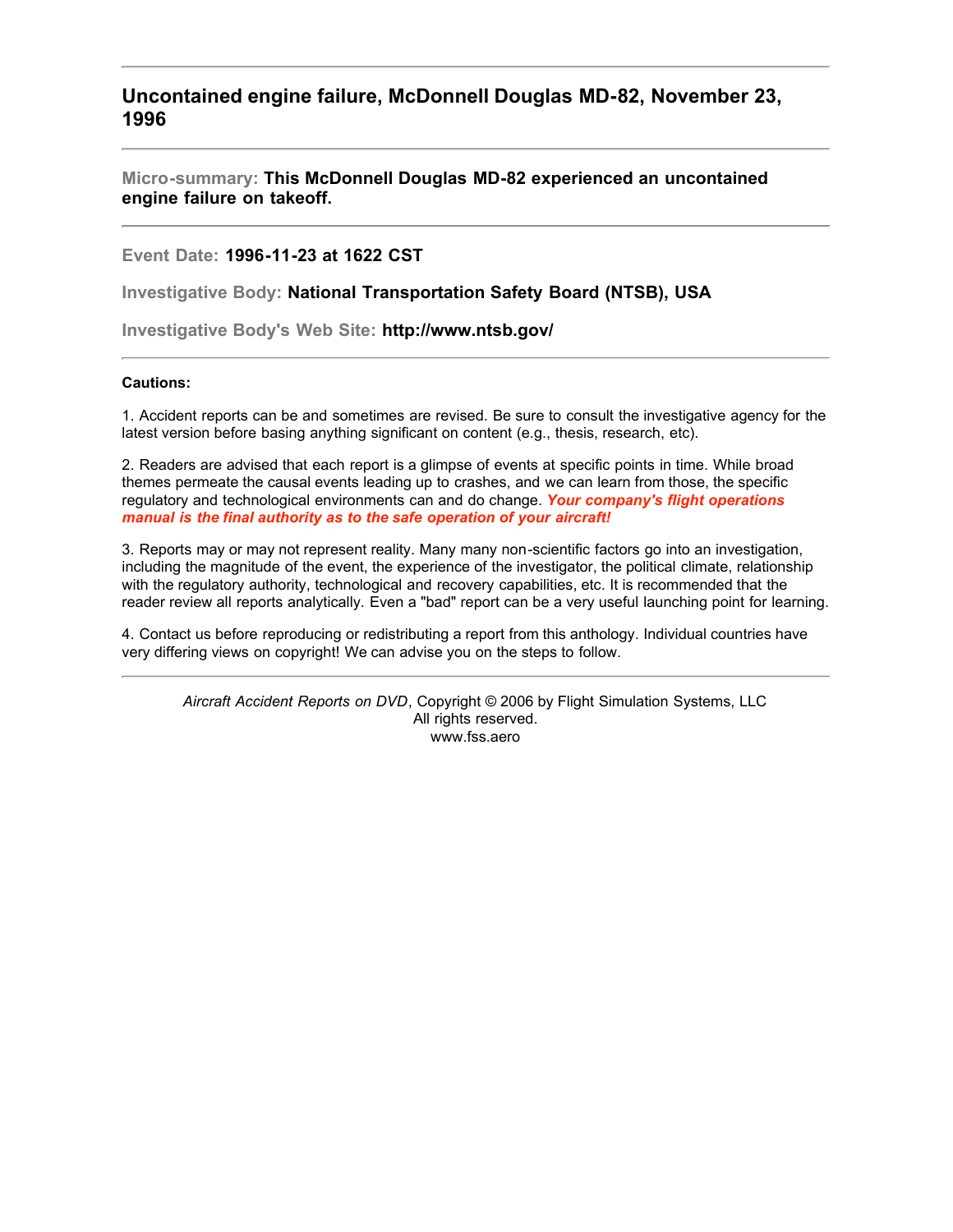| <b>TRANSA</b><br>National Transportation Safety Board                                                                                                                                                                                                                                                                                                                                                                                                                                                                                                                                                                                                                                                                                                                                                                                                                                                                                                                                                                                                                                                                                                                                                                                                                                                                                                                                                                                                                                                                                                                                                                                                                                                                                                                                                                                                                                                                                                                                                                                                                                                                                                                                                                                        |                                                                                                                                                                                                                                                                        |                                                            | NTSB ID: FTW97IA045       |                                  | Aircraft Registration Number: N3507A |                       |                                                                |  |  |  |
|----------------------------------------------------------------------------------------------------------------------------------------------------------------------------------------------------------------------------------------------------------------------------------------------------------------------------------------------------------------------------------------------------------------------------------------------------------------------------------------------------------------------------------------------------------------------------------------------------------------------------------------------------------------------------------------------------------------------------------------------------------------------------------------------------------------------------------------------------------------------------------------------------------------------------------------------------------------------------------------------------------------------------------------------------------------------------------------------------------------------------------------------------------------------------------------------------------------------------------------------------------------------------------------------------------------------------------------------------------------------------------------------------------------------------------------------------------------------------------------------------------------------------------------------------------------------------------------------------------------------------------------------------------------------------------------------------------------------------------------------------------------------------------------------------------------------------------------------------------------------------------------------------------------------------------------------------------------------------------------------------------------------------------------------------------------------------------------------------------------------------------------------------------------------------------------------------------------------------------------------|------------------------------------------------------------------------------------------------------------------------------------------------------------------------------------------------------------------------------------------------------------------------|------------------------------------------------------------|---------------------------|----------------------------------|--------------------------------------|-----------------------|----------------------------------------------------------------|--|--|--|
| FACTUAL REPORT                                                                                                                                                                                                                                                                                                                                                                                                                                                                                                                                                                                                                                                                                                                                                                                                                                                                                                                                                                                                                                                                                                                                                                                                                                                                                                                                                                                                                                                                                                                                                                                                                                                                                                                                                                                                                                                                                                                                                                                                                                                                                                                                                                                                                               |                                                                                                                                                                                                                                                                        | Occurrence Date: 11/23/1996                                |                           |                                  | Most Critical Injury: Minor          |                       |                                                                |  |  |  |
| <b>ÁVIATION</b><br>TYBOP                                                                                                                                                                                                                                                                                                                                                                                                                                                                                                                                                                                                                                                                                                                                                                                                                                                                                                                                                                                                                                                                                                                                                                                                                                                                                                                                                                                                                                                                                                                                                                                                                                                                                                                                                                                                                                                                                                                                                                                                                                                                                                                                                                                                                     |                                                                                                                                                                                                                                                                        |                                                            | Occurrence Type: Incident |                                  |                                      | Investigated By: NTSB |                                                                |  |  |  |
| Location/Time                                                                                                                                                                                                                                                                                                                                                                                                                                                                                                                                                                                                                                                                                                                                                                                                                                                                                                                                                                                                                                                                                                                                                                                                                                                                                                                                                                                                                                                                                                                                                                                                                                                                                                                                                                                                                                                                                                                                                                                                                                                                                                                                                                                                                                |                                                                                                                                                                                                                                                                        |                                                            |                           |                                  |                                      |                       |                                                                |  |  |  |
| <b>Nearest City/Place</b>                                                                                                                                                                                                                                                                                                                                                                                                                                                                                                                                                                                                                                                                                                                                                                                                                                                                                                                                                                                                                                                                                                                                                                                                                                                                                                                                                                                                                                                                                                                                                                                                                                                                                                                                                                                                                                                                                                                                                                                                                                                                                                                                                                                                                    | <b>State</b>                                                                                                                                                                                                                                                           |                                                            | Zip Code                  | Local Time                       | Time Zone                            |                       |                                                                |  |  |  |
| DFW AIRPORT                                                                                                                                                                                                                                                                                                                                                                                                                                                                                                                                                                                                                                                                                                                                                                                                                                                                                                                                                                                                                                                                                                                                                                                                                                                                                                                                                                                                                                                                                                                                                                                                                                                                                                                                                                                                                                                                                                                                                                                                                                                                                                                                                                                                                                  | TX.                                                                                                                                                                                                                                                                    |                                                            | 75261                     | 1622                             | <b>CST</b>                           |                       |                                                                |  |  |  |
| Airport Proximity: On Airport                                                                                                                                                                                                                                                                                                                                                                                                                                                                                                                                                                                                                                                                                                                                                                                                                                                                                                                                                                                                                                                                                                                                                                                                                                                                                                                                                                                                                                                                                                                                                                                                                                                                                                                                                                                                                                                                                                                                                                                                                                                                                                                                                                                                                |                                                                                                                                                                                                                                                                        | Distance From Landing Facility:<br>Direction From Airport: |                           |                                  |                                      |                       |                                                                |  |  |  |
| <b>Aircraft Information Summary</b>                                                                                                                                                                                                                                                                                                                                                                                                                                                                                                                                                                                                                                                                                                                                                                                                                                                                                                                                                                                                                                                                                                                                                                                                                                                                                                                                                                                                                                                                                                                                                                                                                                                                                                                                                                                                                                                                                                                                                                                                                                                                                                                                                                                                          |                                                                                                                                                                                                                                                                        |                                                            |                           |                                  |                                      |                       |                                                                |  |  |  |
| Aircraft Manufacturer                                                                                                                                                                                                                                                                                                                                                                                                                                                                                                                                                                                                                                                                                                                                                                                                                                                                                                                                                                                                                                                                                                                                                                                                                                                                                                                                                                                                                                                                                                                                                                                                                                                                                                                                                                                                                                                                                                                                                                                                                                                                                                                                                                                                                        |                                                                                                                                                                                                                                                                        |                                                            | Model/Series              |                                  |                                      |                       | Type of Aircraft                                               |  |  |  |
| <b>McDonnell Douglas</b>                                                                                                                                                                                                                                                                                                                                                                                                                                                                                                                                                                                                                                                                                                                                                                                                                                                                                                                                                                                                                                                                                                                                                                                                                                                                                                                                                                                                                                                                                                                                                                                                                                                                                                                                                                                                                                                                                                                                                                                                                                                                                                                                                                                                                     |                                                                                                                                                                                                                                                                        |                                                            | <b>MD-82</b>              |                                  |                                      |                       | Airplane                                                       |  |  |  |
| Sightseeing Flight: No                                                                                                                                                                                                                                                                                                                                                                                                                                                                                                                                                                                                                                                                                                                                                                                                                                                                                                                                                                                                                                                                                                                                                                                                                                                                                                                                                                                                                                                                                                                                                                                                                                                                                                                                                                                                                                                                                                                                                                                                                                                                                                                                                                                                                       |                                                                                                                                                                                                                                                                        |                                                            |                           | Air Medical Transport Flight: No |                                      |                       |                                                                |  |  |  |
| Narrative                                                                                                                                                                                                                                                                                                                                                                                                                                                                                                                                                                                                                                                                                                                                                                                                                                                                                                                                                                                                                                                                                                                                                                                                                                                                                                                                                                                                                                                                                                                                                                                                                                                                                                                                                                                                                                                                                                                                                                                                                                                                                                                                                                                                                                    |                                                                                                                                                                                                                                                                        |                                                            |                           |                                  |                                      |                       |                                                                |  |  |  |
| Brief narrative statement of facts, conditions and circumstances pertinent to the accident/incident:<br>HISTORY OF FLIGHT                                                                                                                                                                                                                                                                                                                                                                                                                                                                                                                                                                                                                                                                                                                                                                                                                                                                                                                                                                                                                                                                                                                                                                                                                                                                                                                                                                                                                                                                                                                                                                                                                                                                                                                                                                                                                                                                                                                                                                                                                                                                                                                    |                                                                                                                                                                                                                                                                        |                                                            |                           |                                  |                                      |                       |                                                                |  |  |  |
| engine failure during takeoff roll at DFW Airport, Texas. The 2 pilots, 3 flight attendants, and<br>111 passengers were not injured; however, 3 passengers sustained minor injuries during the<br>emergency evacuation of the airplane.<br>flight 1447 under Title 14 CFR Part 121. Visual meteorological conditions prevailed for the<br>scheduled international passenger flight which was originating at the time of the incident. An IFR<br>flight plan had been filed with Acapulco, Mexico, as the intended destination.<br>According to the captain, the airplane was departing on runway 17R when "on takeoff roll<br>(approximately 120 knots), a thump was felt with a slight left nose pull." The onboard flight data<br>recorder indicated that the pilots aborted the takeoff at 124.5 knots (V1 was 132 knots).<br>pilots taxied clear of the runway and came to a stop on taxiway L3. The flight attendants in the<br>cabin area reported that there was "smoke and smoke odor" in the cabin. Several flight crews on<br>the ground at DFW airport reported on the tower frequency that the incident airplane's left engine<br>on fire. The captain stated that, after he received these radio communications (about his left<br>was<br>engine being on fire), he initiated evacuation of the airplane.<br>The flight attendants reported that the captain told them not to use the left aft emergency exit.<br>The rear tail cone was deployed, the rear stairs were lowered, and a flight attendant estimated<br>that approximately 40 to 60 individuals used them for evacuation. Another flight attendant<br>reported that smoke was observed outside of the right over wing exits and she "commanded that the<br>right window exits be blocked." She further reported that the left over wing exits were used to<br>evacuate approximately 30 to 40 individuals. The third flight attendant deployed the left forward<br>slide and she estimated that approximately 50 individuals evacuated through that exit.<br>A witness reported that "it took the fire equipment approximately 4 minutes to arrive at the<br>The Airport Rescue and Fire Fighting (ARFF) personnel reported that the engine fire was<br>airplane." |                                                                                                                                                                                                                                                                        |                                                            |                           |                                  |                                      |                       | The airplane was being operated by American Airlines as<br>The |  |  |  |
| confined to the tailpipe area and was extinguished in approximately 2 minutes.<br>INJURIES TO PERSONS                                                                                                                                                                                                                                                                                                                                                                                                                                                                                                                                                                                                                                                                                                                                                                                                                                                                                                                                                                                                                                                                                                                                                                                                                                                                                                                                                                                                                                                                                                                                                                                                                                                                                                                                                                                                                                                                                                                                                                                                                                                                                                                                        |                                                                                                                                                                                                                                                                        |                                                            |                           |                                  |                                      |                       |                                                                |  |  |  |
| DAMAGE TO AIRPLANE                                                                                                                                                                                                                                                                                                                                                                                                                                                                                                                                                                                                                                                                                                                                                                                                                                                                                                                                                                                                                                                                                                                                                                                                                                                                                                                                                                                                                                                                                                                                                                                                                                                                                                                                                                                                                                                                                                                                                                                                                                                                                                                                                                                                                           | After the evacuation was completed, three women requested medical assistance. Two of the women<br>received treatment by paramedics and then continued their trip. The third woman was taken to a<br>local hospital for x-rays and she continued her trip that evening. |                                                            |                           |                                  |                                      |                       |                                                                |  |  |  |
|                                                                                                                                                                                                                                                                                                                                                                                                                                                                                                                                                                                                                                                                                                                                                                                                                                                                                                                                                                                                                                                                                                                                                                                                                                                                                                                                                                                                                                                                                                                                                                                                                                                                                                                                                                                                                                                                                                                                                                                                                                                                                                                                                                                                                                              |                                                                                                                                                                                                                                                                        |                                                            |                           |                                  |                                      |                       |                                                                |  |  |  |
|                                                                                                                                                                                                                                                                                                                                                                                                                                                                                                                                                                                                                                                                                                                                                                                                                                                                                                                                                                                                                                                                                                                                                                                                                                                                                                                                                                                                                                                                                                                                                                                                                                                                                                                                                                                                                                                                                                                                                                                                                                                                                                                                                                                                                                              | Examination of the airplane revealed that all the turbine blade airfoils had separated from their                                                                                                                                                                      |                                                            |                           |                                  |                                      |                       |                                                                |  |  |  |
|                                                                                                                                                                                                                                                                                                                                                                                                                                                                                                                                                                                                                                                                                                                                                                                                                                                                                                                                                                                                                                                                                                                                                                                                                                                                                                                                                                                                                                                                                                                                                                                                                                                                                                                                                                                                                                                                                                                                                                                                                                                                                                                                                                                                                                              | FACTUAL REPORT - AVIATION<br>Page 1                                                                                                                                                                                                                                    |                                                            |                           |                                  |                                      |                       |                                                                |  |  |  |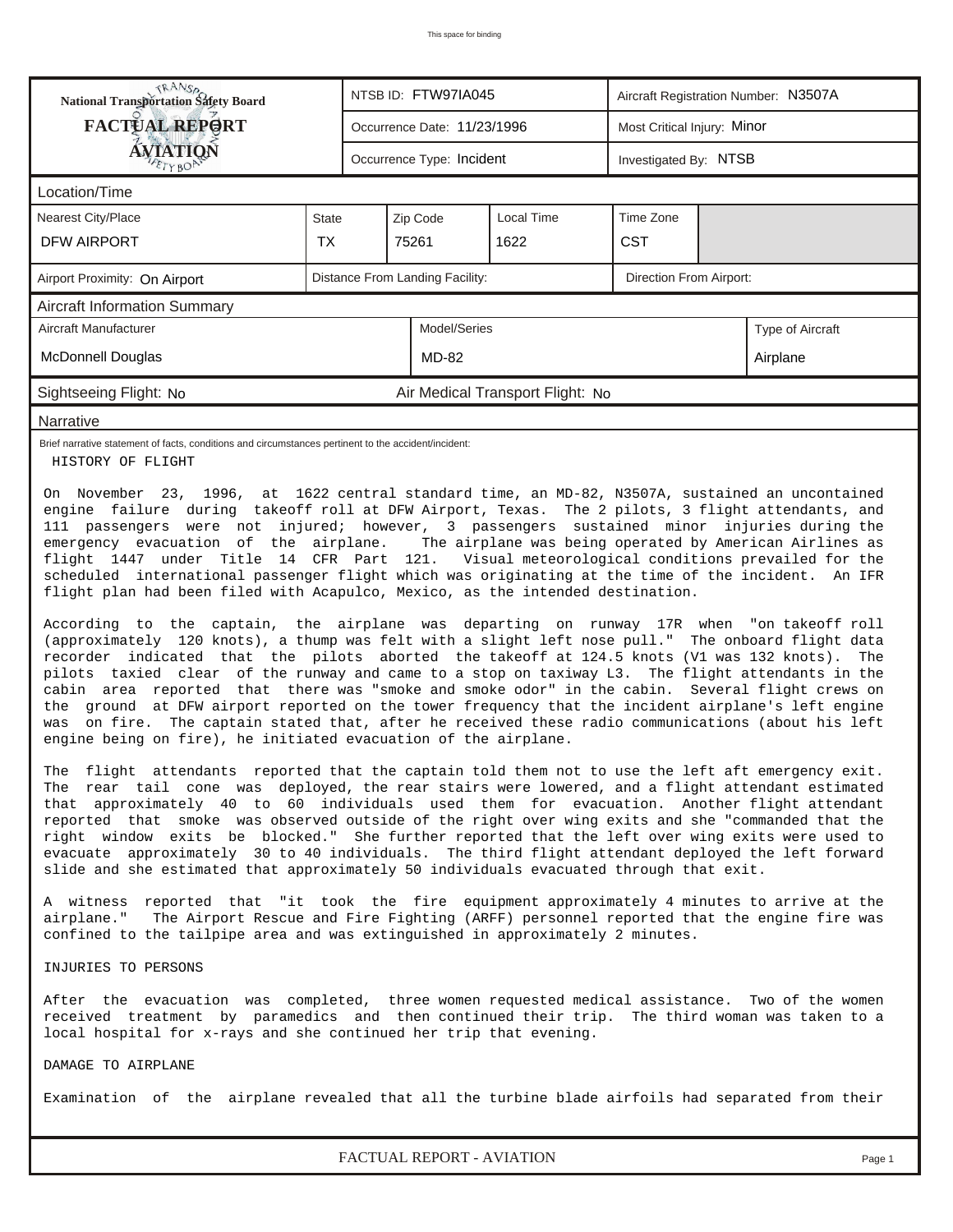| <b>National Transportation Safety Board</b> | NTSB ID: FTW97IA045         |  |
|---------------------------------------------|-----------------------------|--|
| <b>FACTUAL REPORT</b>                       | Occurrence Date: 11/23/1996 |  |
|                                             | Occurrence Type: Incident   |  |

## *Narrative (Continued)*

roots in the number 3 and 4 turbine disks, and the engine case had one 12 inch by 3 inch hole in it on the inboard side of the turbine section. The cowling was punctured, the lower side of the engine pylon had sustained "impact damage," and the unpressurized empennage area had two puncture holes each approximately one quarter inch square.

The left engine was removed from the airplane and shipped to American Airlines Maintenance and Engineering Center in Tulsa, Oklahoma for disassembly and examination. The teardown examination of the engine revealed that the Low Pressure Turbine (LPT) shaft was deformed and fractured into two pieces. The adjacent 17 inch long High Pressure Turbine (HPT) center tube was found twisted and broken into several pieces. Extensive coke deposits were identified on both the outer diameter of the LPT shaft, and the front and aft ends of the inner diameter of the center tube. The designed clearance between the LPT shaft and the center tube is 93 mils; shaft variations due to vibrations and maneuvering loads will utilize 30 to 40 mils of that space (see the enclosed Powerplant Group Chairman's Report for details of the examination which was accomplished on December 4, 1996).

## AIRCRAFT INFORMATION

The aircraft was built in 1989 and had two Pratt & Whitney JT8D-217C axial flow jet engines (21,000 pounds of thrust each) mounted on the empennage. The left engine had accrued a total of 25,072 hours of time, and the last major overhaul was performed 6,407 hours before the incident. Aircraft records indicated that the engine had no abnormal oil usage nor any unusual vibrations reported prior to the failure.

### TESTS AND RESEARCH

The NTSB Materials Laboratory examined the two pieces of the LPT shaft. According to the Materials Laboratory Report, the broken ends of the shaft were twisted and subjected to "considerable" permanent deformation. The amount of plastic deformation was indicative of exposure to high temperatures. The surfaces of the shaft adjacent to the fracture were dark blue to black and soot deposits were present. The fracture surface was also discolored dark blue (see the attached NTSB Metallurgist Group Chairman Report for details).

Pratt & Whitney requested that parts from the engine be sent to their facility in East Hartford, Connecticut, for further evaluation (see attached letter). Their staff did identify an anomaly; the HPT shaft was found with a (one of three) 4 1/2 bearing stack retention pin missing. Coke deposits were found inside and around the missing pin hole.

#### ADDITIONAL DATA

Subsequent to this event, Pratt & Whitney initiated and is still involved (as this report is being written) in a study of the coke depositional processes, i.e., the temperature range, the oil particle size, and depositional surface characteristics. The project completion date is proposed for the end of 1998. Pratt & Whitney is also designing and testing a double-walled HPT center tube which engineers believe will reduce the coking on the LPT shaft.

The airplane was released to an American Airlines representative on November 24, 1996; the engine parts that were analyzed by Pratt & Whitney were released to American Airlines on November 17,1997.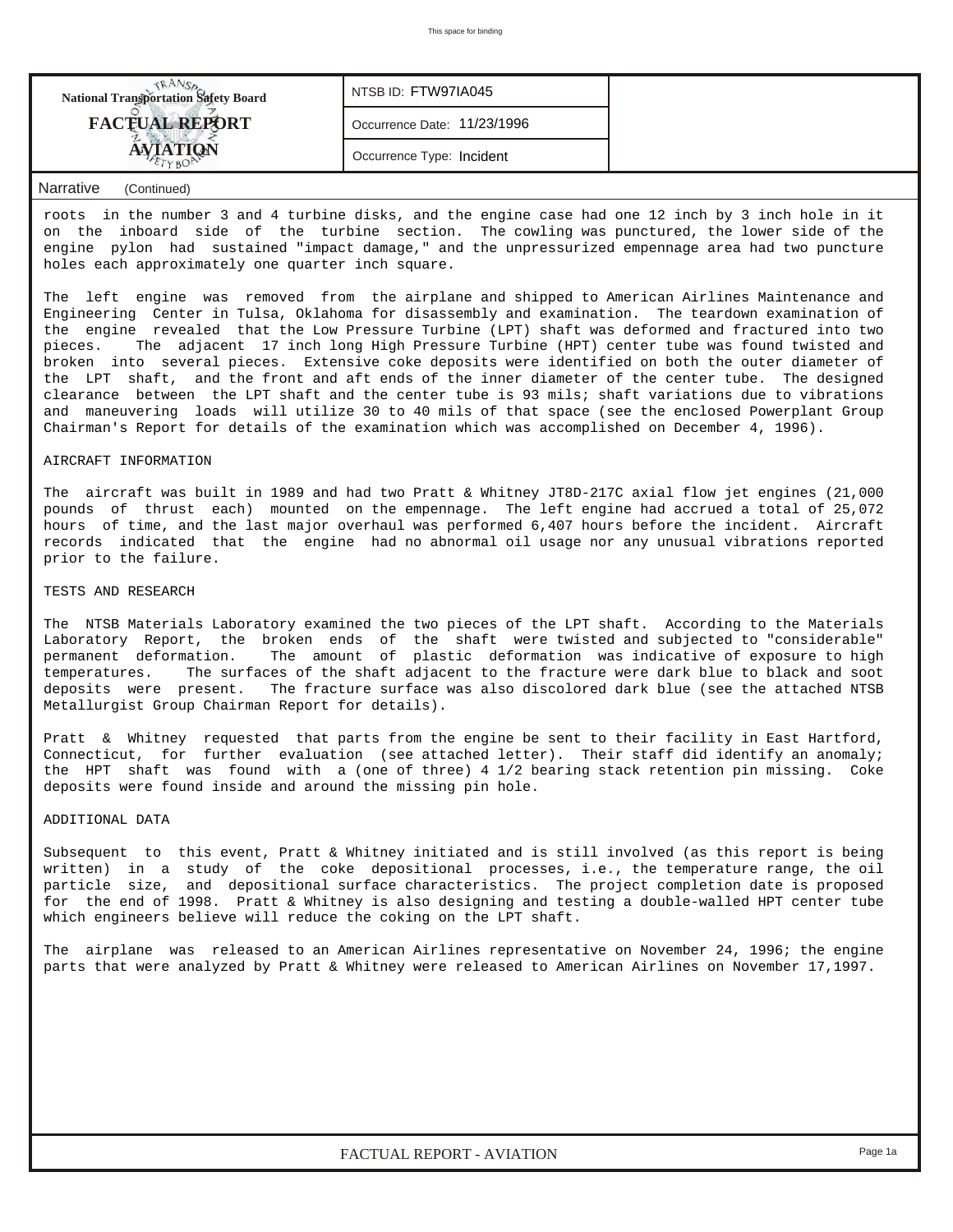| <b>National Transportation Safety Board</b>                                  |                                                           | NTSB ID: FTW97IA045                                   |                                       |                                              |     |  |                                      |                           |                   |                      |              |  |
|------------------------------------------------------------------------------|-----------------------------------------------------------|-------------------------------------------------------|---------------------------------------|----------------------------------------------|-----|--|--------------------------------------|---------------------------|-------------------|----------------------|--------------|--|
| FACTUAL REPORT                                                               |                                                           | Occurrence Date: 11/23/1996                           |                                       |                                              |     |  |                                      |                           |                   |                      |              |  |
| <b>AVIATION</b>                                                              |                                                           |                                                       |                                       | Occurrence Type: Incident                    |     |  |                                      |                           |                   |                      |              |  |
| Landing Facility/Approach Information                                        |                                                           |                                                       |                                       |                                              |     |  |                                      |                           |                   |                      |              |  |
| <b>Airport Name</b>                                                          |                                                           | Airport ID:                                           |                                       | <b>Airport Elevation</b>                     |     |  | Runway Used                          |                           | Runway Length     |                      | Runway Width |  |
| DALLAS-FORT WORTH INTL                                                       | <b>DFW</b>                                                |                                                       | 603 Ft. MSL                           |                                              | 17R |  | 13400                                |                           | 200               |                      |              |  |
| Runway Surface Type: Concrete                                                |                                                           |                                                       |                                       |                                              |     |  |                                      |                           |                   |                      |              |  |
| Runway Surface Condition: Dry                                                |                                                           |                                                       |                                       |                                              |     |  |                                      |                           |                   |                      |              |  |
| Type Instrument Approach: NONE                                               |                                                           |                                                       |                                       |                                              |     |  |                                      |                           |                   |                      |              |  |
| VFR Approach/Landing: None                                                   |                                                           |                                                       |                                       |                                              |     |  |                                      |                           |                   |                      |              |  |
| Aircraft Information                                                         |                                                           |                                                       |                                       |                                              |     |  |                                      |                           |                   |                      |              |  |
| Aircraft Manufacturer<br><b>McDonnell Douglas</b>                            |                                                           |                                                       | Model/Series<br>MD-82                 |                                              |     |  |                                      |                           | 49801             | <b>Serial Number</b> |              |  |
| Airworthiness Certificate(s): Normal                                         |                                                           |                                                       |                                       |                                              |     |  |                                      |                           |                   |                      |              |  |
| Landing Gear Type: Retractable - Tricycle                                    |                                                           |                                                       |                                       |                                              |     |  |                                      |                           |                   |                      |              |  |
| Homebuilt Aircraft? No                                                       | Number of Seats: 121                                      |                                                       | Certified Max Gross Wt.<br>140000 LBS |                                              |     |  |                                      |                           |                   | Number of Engines: 2 |              |  |
| Engine Type:<br>Turbo Jet                                                    | Engine Manufacturer:<br>Model/Series:<br>P&W<br>JT8D-217C |                                                       |                                       |                                              |     |  | Rated Power:<br>21000 LBS            |                           |                   |                      |              |  |
| - Aircraft Inspection Information                                            |                                                           |                                                       |                                       |                                              |     |  |                                      |                           |                   |                      |              |  |
| Type of Last Inspection                                                      |                                                           | Date of Last Inspection<br>Time Since Last Inspection |                                       |                                              |     |  |                                      | Airframe Total Time       |                   |                      |              |  |
| <b>Continuous Airworthiness</b>                                              |                                                           |                                                       | 24 Hours<br>11/1996                   |                                              |     |  |                                      |                           | 20780 Hours       |                      |              |  |
| - Emergency Locator Transmitter (ELT) Information                            |                                                           |                                                       |                                       |                                              |     |  |                                      |                           |                   |                      |              |  |
| ELT Installed? No                                                            | <b>ELT Operated?</b>                                      |                                                       |                                       |                                              |     |  | ELT Aided in Locating Accident Site? |                           |                   |                      |              |  |
| Owner/Operator Information                                                   |                                                           |                                                       |                                       |                                              |     |  |                                      |                           |                   |                      |              |  |
| <b>Registered Aircraft Owner</b>                                             |                                                           |                                                       |                                       | <b>Street Address</b><br>RODNEY SQUARE NORTH |     |  |                                      |                           |                   |                      |              |  |
| <b>WILMINGTON TRUST CORP</b>                                                 |                                                           | City                                                  |                                       |                                              |     |  |                                      |                           | State             | Zip Code             |              |  |
|                                                                              |                                                           |                                                       | <b>Street Address</b>                 | <b>WILMINGTON</b>                            |     |  |                                      |                           |                   | DL                   | 19890        |  |
| Operator of Aircraft                                                         |                                                           |                                                       |                                       | 4333 AMON CARTER BLVD                        |     |  |                                      |                           |                   |                      |              |  |
| <b>AMERICAN AIRLINES</b>                                                     |                                                           | City<br>FT. WORTH                                     |                                       |                                              |     |  |                                      | <b>State</b><br><b>TX</b> | Zip Code<br>76155 |                      |              |  |
| Operator Does Business As:                                                   |                                                           |                                                       |                                       |                                              |     |  | Operator Designator Code: AALA       |                           |                   |                      |              |  |
| - Type of U.S. Certificate(s) Held:                                          |                                                           |                                                       |                                       |                                              |     |  |                                      |                           |                   |                      |              |  |
| Air Carrier Operating Certificate(s): Flag Carrier/Domestic                  |                                                           |                                                       |                                       |                                              |     |  |                                      |                           |                   |                      |              |  |
| Operating Certificate:                                                       | Operator Certificate:                                     |                                                       |                                       |                                              |     |  |                                      |                           |                   |                      |              |  |
| Regulation Flight Conducted Under: Part 121: Air Carrier                     |                                                           |                                                       |                                       |                                              |     |  |                                      |                           |                   |                      |              |  |
| Type of Flight Operation Conducted: Scheduled; International; Passenger Only |                                                           |                                                       |                                       |                                              |     |  |                                      |                           |                   |                      |              |  |
| FACTUAL REPORT - AVIATION<br>Page 2                                          |                                                           |                                                       |                                       |                                              |     |  |                                      |                           |                   |                      |              |  |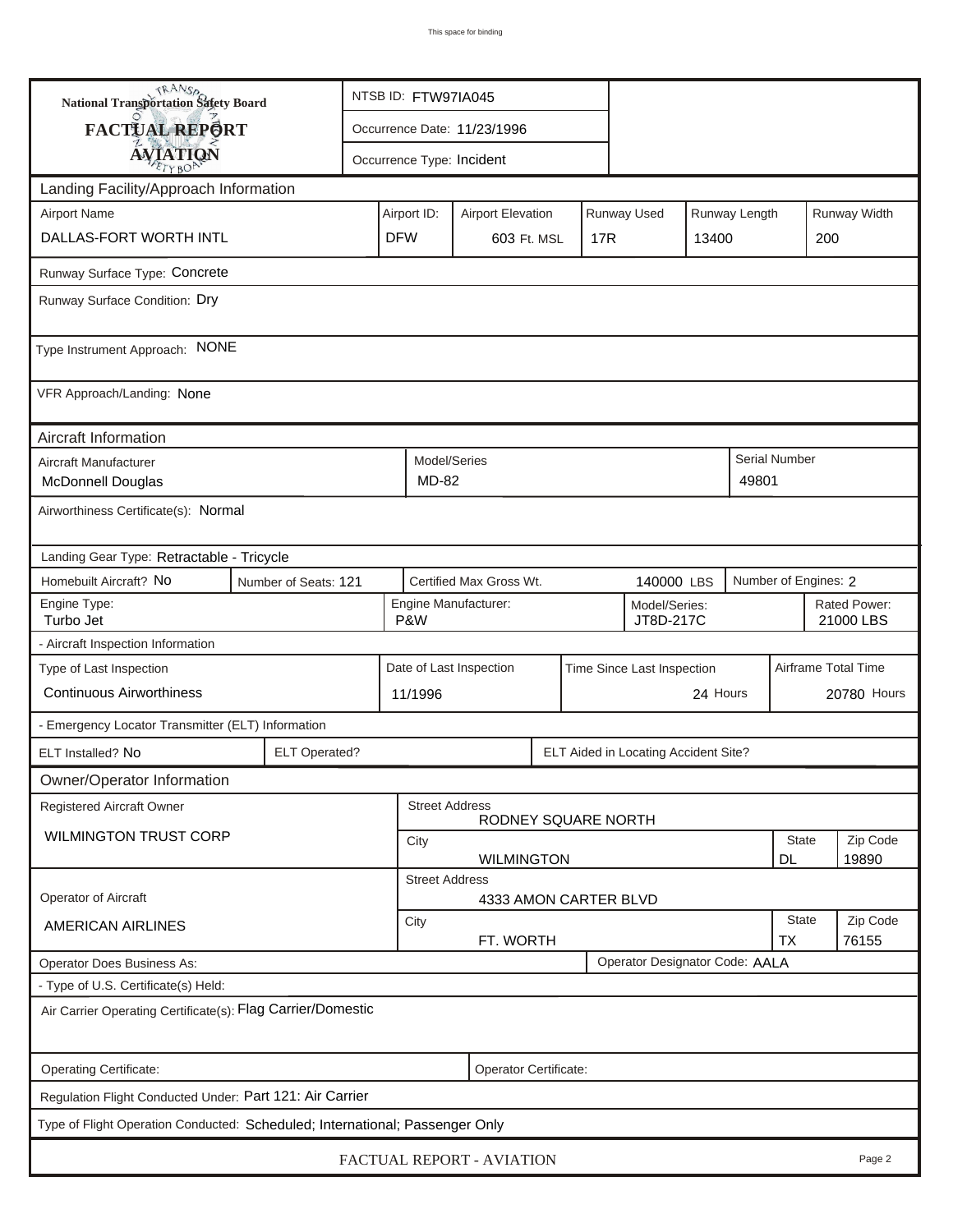|                                                              | <b>National Transportation Safety Board</b>                                                |         |                        |                                                      | NTSB ID: FTW97IA045                        |      |                  |  |                                        |           |                |  |                                    |                     |
|--------------------------------------------------------------|--------------------------------------------------------------------------------------------|---------|------------------------|------------------------------------------------------|--------------------------------------------|------|------------------|--|----------------------------------------|-----------|----------------|--|------------------------------------|---------------------|
|                                                              | FACTUAL REPORT                                                                             |         |                        |                                                      | Occurrence Date: 11/23/1996                |      |                  |  |                                        |           |                |  |                                    |                     |
|                                                              |                                                                                            |         |                        |                                                      | Occurrence Type: Incident                  |      |                  |  |                                        |           |                |  |                                    |                     |
|                                                              | <b>AVIATION</b>                                                                            |         |                        |                                                      |                                            |      |                  |  |                                        |           |                |  |                                    |                     |
|                                                              | <b>First Pilot Information</b>                                                             |         |                        |                                                      |                                            |      |                  |  |                                        |           |                |  |                                    |                     |
| Name                                                         |                                                                                            |         |                        |                                                      |                                            | City |                  |  |                                        |           | <b>State</b>   |  | Date of Birth                      | Age                 |
| On File                                                      |                                                                                            |         |                        |                                                      | On File<br>On File<br>On File<br>42        |      |                  |  |                                        |           |                |  |                                    |                     |
| Sex: M                                                       | Principal Profession: Civilian Pilot<br>Certificate Number: On File<br>Seat Occupied: Left |         |                        |                                                      |                                            |      |                  |  |                                        |           |                |  |                                    |                     |
| Airline Transport<br>Certificate(s):                         |                                                                                            |         |                        |                                                      |                                            |      |                  |  |                                        |           |                |  |                                    |                     |
| Airplane Rating(s):<br>Multi-engine Land; Single-engine Land |                                                                                            |         |                        |                                                      |                                            |      |                  |  |                                        |           |                |  |                                    |                     |
|                                                              | Rotorcraft/Glider/LTA: None                                                                |         |                        |                                                      |                                            |      |                  |  |                                        |           |                |  |                                    |                     |
|                                                              | Instrument Rating(s): Airplane                                                             |         |                        |                                                      |                                            |      |                  |  |                                        |           |                |  |                                    |                     |
| None<br>Instructor Rating(s):                                |                                                                                            |         |                        |                                                      |                                            |      |                  |  |                                        |           |                |  |                                    |                     |
|                                                              | Type Rating/Endorsement for Accident/Incident Aircraft? Yes                                |         |                        |                                                      |                                            |      |                  |  | <b>Current Biennial Flight Review?</b> |           |                |  |                                    |                     |
|                                                              | Medical Cert.: Class 1                                                                     |         |                        | Medical Cert. Status: Valid Medical--no waivers/lim. |                                            |      |                  |  |                                        |           |                |  | Date of Last Medical Exam: 07/1996 |                     |
|                                                              |                                                                                            |         |                        |                                                      |                                            |      |                  |  |                                        |           |                |  |                                    |                     |
| - Flight Time Matrix                                         |                                                                                            | All A/C | This Make<br>and Model | Airplane<br>Single Engine                            | Airplane<br>Night<br>Mult-Engine<br>Actual |      |                  |  | Instrument                             | Simulated | Rotorcraft     |  | Glider                             | Lighter<br>Than Air |
| <b>Total Time</b>                                            |                                                                                            | 10901   | 5901                   |                                                      |                                            |      |                  |  |                                        |           |                |  |                                    |                     |
|                                                              | Pilot In Command(PIC)                                                                      |         |                        |                                                      |                                            |      |                  |  |                                        |           |                |  |                                    |                     |
| Instructor                                                   |                                                                                            |         |                        |                                                      |                                            |      |                  |  |                                        |           |                |  |                                    |                     |
| Last 90 Days                                                 |                                                                                            |         |                        |                                                      |                                            |      |                  |  |                                        |           |                |  |                                    |                     |
| Last 30 Days                                                 |                                                                                            |         |                        |                                                      |                                            |      |                  |  |                                        |           |                |  |                                    |                     |
| Last 24 Hours                                                |                                                                                            |         |                        |                                                      |                                            |      |                  |  |                                        |           |                |  |                                    |                     |
| Seatbelt Used? Yes                                           |                                                                                            |         |                        | Shoulder Harness Used? Yes                           |                                            |      |                  |  | Toxicology Performed? No               |           |                |  | Second Pilot? Yes                  |                     |
|                                                              |                                                                                            |         |                        |                                                      |                                            |      |                  |  |                                        |           |                |  |                                    |                     |
|                                                              | Flight Plan/Itinerary                                                                      |         |                        |                                                      |                                            |      |                  |  |                                        |           |                |  |                                    |                     |
|                                                              | Type of Flight Plan Filed: IFR                                                             |         |                        |                                                      |                                            |      |                  |  |                                        |           |                |  |                                    |                     |
| Departure Point                                              |                                                                                            |         |                        |                                                      |                                            |      | <b>State</b>     |  | Airport Identifier                     |           | Departure Time |  |                                    | Time Zone           |
|                                                              | Same as Accident/Incident Location                                                         |         |                        |                                                      |                                            |      |                  |  | <b>DFW</b>                             |           | 1619           |  |                                    | <b>CST</b>          |
| Destination                                                  |                                                                                            |         |                        |                                                      |                                            |      | <b>State</b>     |  | Airport Identifier                     |           |                |  |                                    |                     |
| <b>ACAPULCO</b>                                              |                                                                                            |         |                        |                                                      |                                            |      | <b>ACP</b><br>МX |  |                                        |           |                |  |                                    |                     |
| Type of Clearance: IFR                                       |                                                                                            |         |                        |                                                      |                                            |      |                  |  |                                        |           |                |  |                                    |                     |
| Type of Airspace: Class B                                    |                                                                                            |         |                        |                                                      |                                            |      |                  |  |                                        |           |                |  |                                    |                     |
|                                                              | Weather Information                                                                        |         |                        |                                                      |                                            |      |                  |  |                                        |           |                |  |                                    |                     |
| Source of Briefing:<br>Company                               |                                                                                            |         |                        |                                                      |                                            |      |                  |  |                                        |           |                |  |                                    |                     |
|                                                              |                                                                                            |         |                        |                                                      |                                            |      |                  |  |                                        |           |                |  |                                    |                     |
| Method of Briefing:                                          |                                                                                            |         |                        |                                                      |                                            |      |                  |  |                                        |           |                |  |                                    |                     |
|                                                              |                                                                                            |         |                        | FACTUAL REPORT - AVIATION                            |                                            |      |                  |  |                                        |           |                |  |                                    | Page 3              |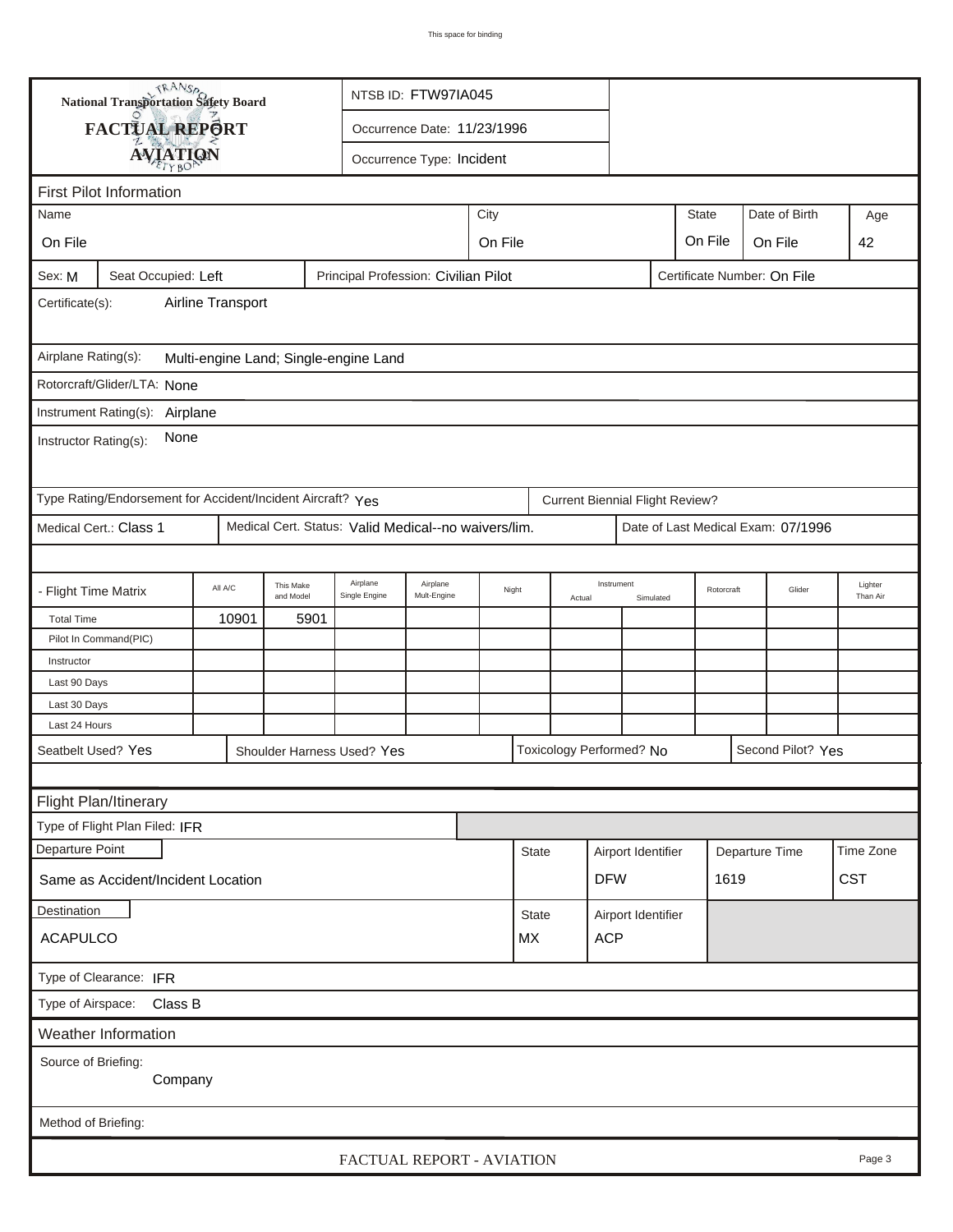|                        | <b>National Transportation Safety Board</b> |                  |                | NTSB ID: FTW97IA045         |                     |                                   |   |                                                       |  |                   |                              |     |
|------------------------|---------------------------------------------|------------------|----------------|-----------------------------|---------------------|-----------------------------------|---|-------------------------------------------------------|--|-------------------|------------------------------|-----|
|                        | FACTUAL REPORT                              |                  |                | Occurrence Date: 11/23/1996 |                     |                                   |   |                                                       |  |                   |                              |     |
|                        | <b>AVIATION</b>                             |                  |                | Occurrence Type: Incident   |                     |                                   |   |                                                       |  |                   |                              |     |
|                        | Weather Information                         |                  |                |                             |                     |                                   |   |                                                       |  |                   |                              |     |
| WOF ID                 | <b>Observation Time</b>                     | Time Zone        |                | <b>WOF Elevation</b>        |                     | WOF Distance From Accident Site   |   |                                                       |  |                   | Direction From Accident Site |     |
|                        |                                             |                  |                |                             |                     |                                   |   |                                                       |  |                   |                              |     |
| <b>DFW</b>             | 1604                                        | <b>CST</b>       |                | 603 Ft. MSL                 |                     |                                   |   | 270 Deg. Mag.<br><b>1 NM</b>                          |  |                   |                              |     |
|                        | Sky/Lowest Cloud Condition: Scattered       |                  |                |                             |                     | 700 Ft. AGL                       |   | Condition of Light: Day                               |  |                   |                              |     |
|                        | Lowest Ceiling: Broken                      |                  |                | 5500 Ft. AGL                | Visibility:         |                                   | 5 | <b>SM</b>                                             |  | Altimeter:        | 29.00                        | "Hg |
| Temperature:           | 19 °C                                       | Dew Point:       |                | 17 °C                       | Wind Direction: 160 |                                   |   |                                                       |  | Density Altitude: |                              | Ft. |
| Wind Speed: 10         |                                             | Gusts:           |                |                             |                     |                                   |   | Weather Condtions at Accident Site: Visual Conditions |  |                   |                              |     |
| Visibility (RVR):      | 0<br>Ft.                                    | Visibility (RVV) |                | 0<br>SM                     |                     | Intensity of Precipitation: Light |   |                                                       |  |                   |                              |     |
|                        | Restrictions to Visibility: None            |                  |                |                             |                     |                                   |   |                                                       |  |                   |                              |     |
|                        |                                             |                  |                |                             |                     |                                   |   |                                                       |  |                   |                              |     |
| Type of Precipitation: | <b>Drizzle</b>                              |                  |                |                             |                     |                                   |   |                                                       |  |                   |                              |     |
|                        |                                             |                  |                |                             |                     |                                   |   |                                                       |  |                   |                              |     |
|                        | <b>Accident Information</b>                 |                  |                |                             |                     |                                   |   |                                                       |  |                   |                              |     |
|                        | Aircraft Damage: Minor                      |                  |                | Aircraft Fire: Ground       |                     |                                   |   | Aircraft Explosion None                               |  |                   |                              |     |
|                        | Classification: U.S. Registered/U.S. Soil   |                  |                |                             |                     |                                   |   |                                                       |  |                   |                              |     |
|                        | - Injury Summary Matrix                     | Fatal            | Serious        | Minor                       | None                | <b>TOTAL</b>                      |   |                                                       |  |                   |                              |     |
| <b>First Pilot</b>     |                                             |                  |                |                             | 1                   | 1                                 |   |                                                       |  |                   |                              |     |
| Second Pilot           |                                             |                  |                |                             | 1                   | 1                                 |   |                                                       |  |                   |                              |     |
| <b>Student Pilot</b>   |                                             |                  |                |                             |                     |                                   |   |                                                       |  |                   |                              |     |
|                        | Flight Instructor                           |                  |                |                             |                     |                                   |   |                                                       |  |                   |                              |     |
| <b>Check Pilot</b>     |                                             |                  |                |                             |                     |                                   |   |                                                       |  |                   |                              |     |
|                        | <b>Flight Engineer</b>                      |                  |                |                             |                     |                                   |   |                                                       |  |                   |                              |     |
|                        | Cabin Attendants                            |                  |                |                             | 31                  | 3                                 |   |                                                       |  |                   |                              |     |
| Other Crew             |                                             |                  |                |                             |                     |                                   |   |                                                       |  |                   |                              |     |
| Passengers             |                                             |                  |                | 3                           | 111                 | 114                               |   |                                                       |  |                   |                              |     |
| - TOTAL ABOARD -       |                                             |                  |                | 3                           | 116                 | 119                               |   |                                                       |  |                   |                              |     |
| Other Ground           |                                             | 0                | $\overline{0}$ | 0                           |                     | $\overline{0}$                    |   |                                                       |  |                   |                              |     |
|                        | - GRAND TOTAL -                             | 0                | 0              | 3                           | 116                 | 119                               |   |                                                       |  |                   |                              |     |
|                        |                                             |                  |                |                             |                     |                                   |   |                                                       |  |                   |                              |     |
|                        | FACTUAL REPORT - AVIATION<br>Page 4         |                  |                |                             |                     |                                   |   |                                                       |  |                   |                              |     |